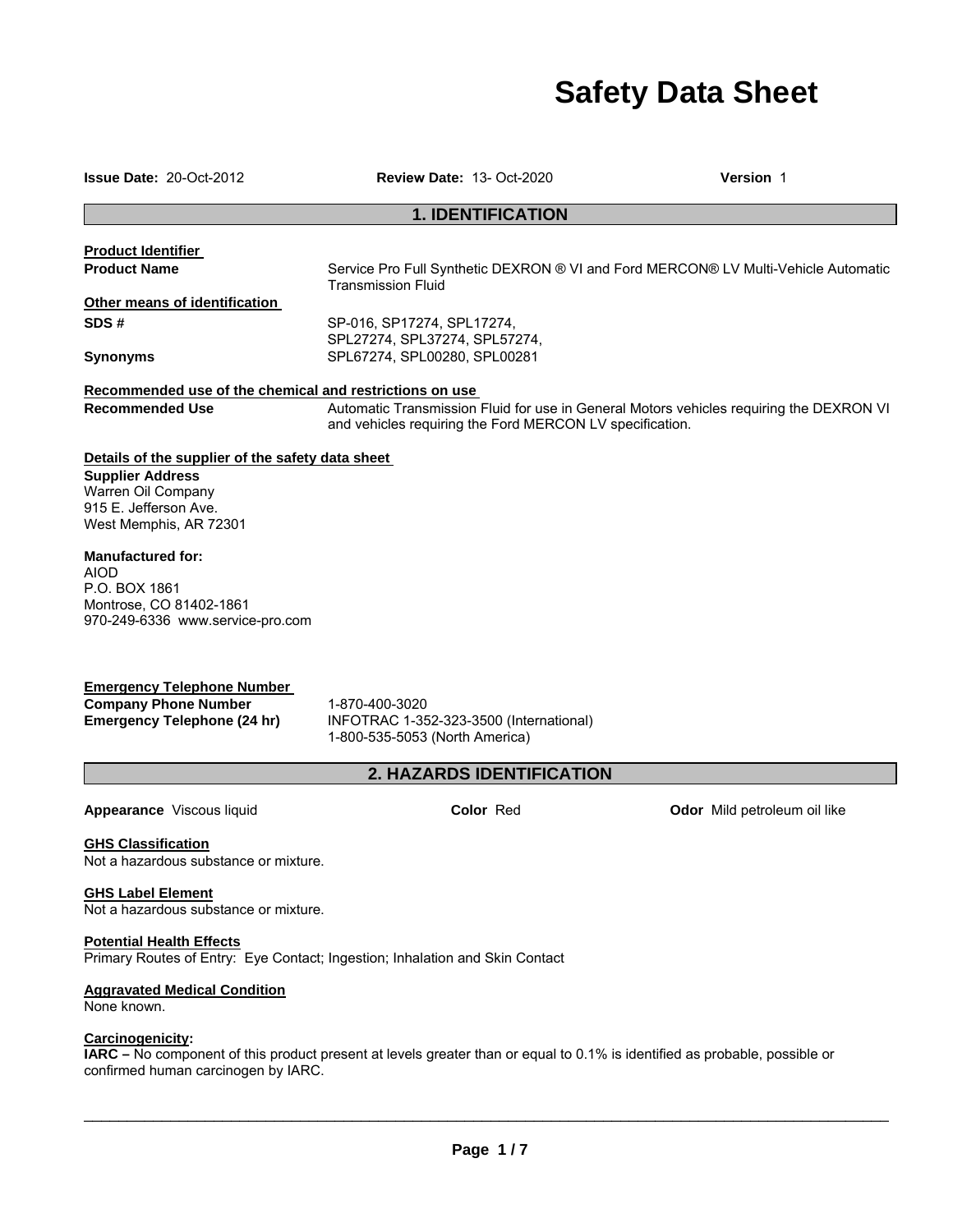\_\_ **ACGIH -** No component of this product present at levels greater than or equal to 0.1% is identified as a carcinogen or potential carcinogen by ACGIH.

**OSHA –** No component of this product present at levels greater than or equal to 0.1% is identified as a carcinogen or potential carcinogen by OSHA.

\_\_\_\_\_\_\_\_\_\_\_\_\_\_\_\_\_\_\_\_\_\_\_\_\_\_\_\_\_\_\_\_\_\_\_\_\_\_\_\_\_\_\_\_\_\_\_\_\_\_\_\_\_\_\_\_\_\_\_\_\_\_\_\_\_\_\_\_\_\_\_\_\_\_\_\_\_\_\_\_\_\_\_\_\_\_\_\_\_\_\_

**NTP –** No component of this product present at levels greater than or equal to 0.1% is identified as a known or anticipated carcinogen by NTP.

### **3. COMPOSITION/INFORMATION ON INGREDIENTS**

Pure substance/mixture: Mixture

#### **Hazardous components**

| <b>Chemical Name</b>                               | <b>CAS No</b> | Concentration (%) |
|----------------------------------------------------|---------------|-------------------|
| Lubricating oils (petroleum), C15-30, hydrotreated | 72623-86-0    | $50 - 70%$        |
| Ineutral oil-based                                 |               |                   |
| Methacrylate copolymers                            |               | $1 - 5\%$         |
| Alkoxylated long-chain alkyl amine                 |               | 1 %<br>$0.1 -$    |

**4. FIRST-AID MEASURES**

# **If inhaled** Move to fresh air. Artificial respiration and/or oxygen may be necessary. Seek medical advice. **In case of skin contact** In case of contact, immediately flush skin with plenty of water for at least 15 minutes while removing contaminated clothing and shoes. Wash skin thoroughly with soap and water or use recognized skin cleanser. Wash clothing before reuse. Seek medical advice. **In case of eye contact Remove contact lenses.** Rinse immediately with plenty of water, also under the eyelids, for at least 15 minutes. Obtain medical attention **If swallowed Rinse mouth with water.** DO NOT induce vomiting unless directed to do so by a physician or poison control center. Never give anything by mouth to an unconscious person. Seek medical advice. **Most important symptoms and effects, both acute and delayed**  First aider needs to protect himself.

### **5. FIRE-FIGHTING MEASURES**

### **Suitable Extinguishing Media**

Use extinguishing measures that are appropriate to local circumstances and the surrounding environment.

### **Unsuitable extinguishing media**

No information available.

### **Specific hazards during firefighting**

Cool closed containers exposed to fire with water spray.

### **Hazardous combustion products**

Carbon oxides (CO, CO2), nitrogen oxides (NOx), sulphur oxides (SOx), phosphorus oxides (POx), hydrocarbons, smoke and irritating vapors as products of incomplete combustion.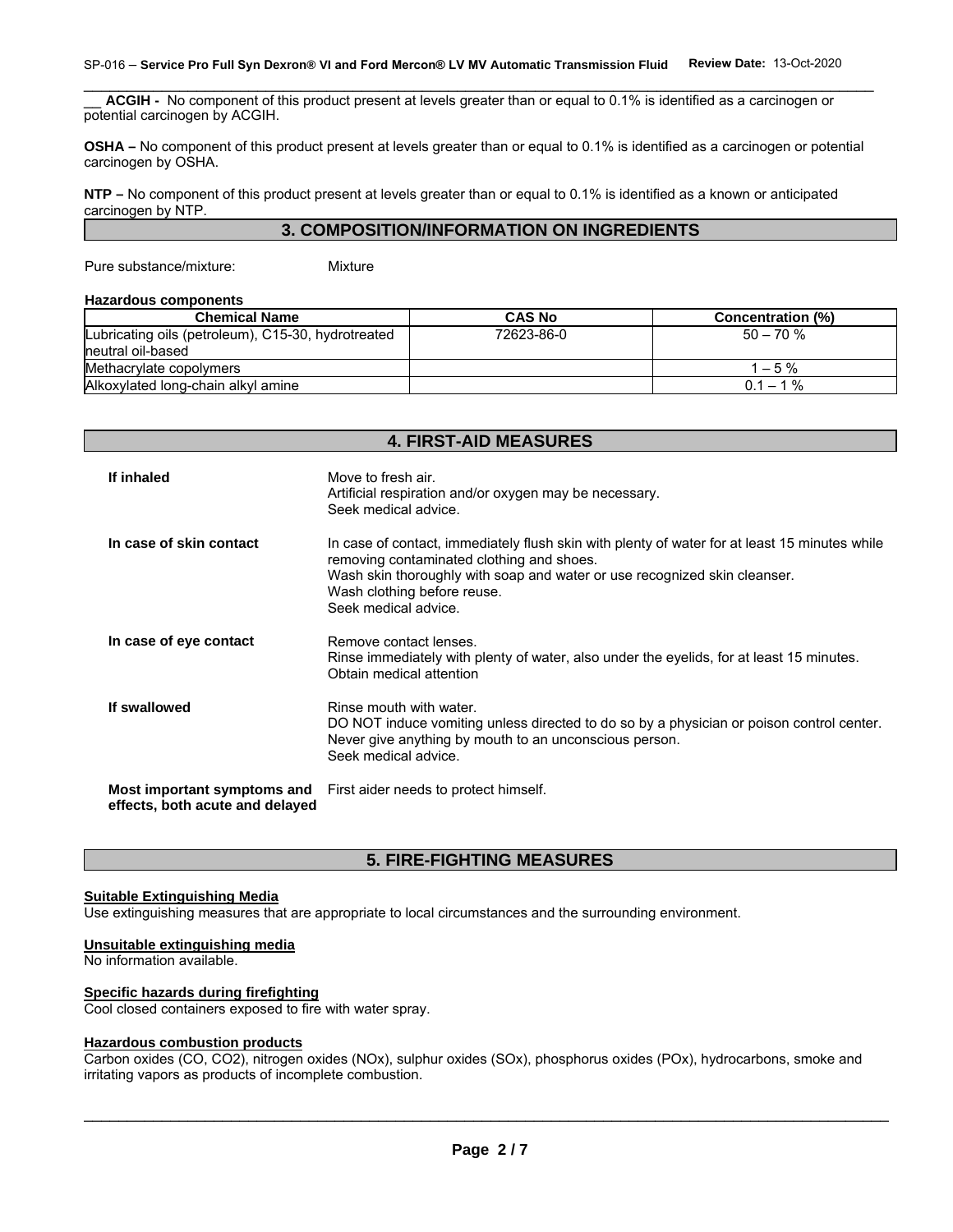#### \_\_\_\_\_\_\_\_\_\_\_\_\_\_\_\_\_\_\_\_\_\_\_\_\_\_\_\_\_\_\_\_\_\_\_\_\_\_\_\_\_\_\_\_\_\_\_\_\_\_\_\_\_\_\_\_\_\_\_\_\_\_\_\_\_\_\_\_\_\_\_\_\_\_\_\_\_\_\_\_\_\_\_\_\_\_\_\_\_\_\_\_\_ **Further information**

Prevent fire extinguishing water from contaminating surface water or the ground water system.

# **6. ACCIDENTAL RELEASE MEASURES**

| Personal precautions, protective<br>equipment and emergency<br>procedures | Use personal protective equipment<br>Ensure adequate ventilation.<br>Evacuate personnel to safe areas.<br>Material can create slippery conditions.                                                                                                |
|---------------------------------------------------------------------------|---------------------------------------------------------------------------------------------------------------------------------------------------------------------------------------------------------------------------------------------------|
| <b>Environmental precautions</b>                                          | Do not allow uncontrolled discharge of product into the environment.                                                                                                                                                                              |
|                                                                           |                                                                                                                                                                                                                                                   |
| Methods and materials for<br>containment and cleaning up                  | Prevent further leakage or spillage if safe to do so.<br>Remove all sources of ignition.<br>Soak up with inert absorbent material.<br>Non-sparking tools should be used.<br>Ensure adequate ventilation.<br>Contact the proper local authorities. |
|                                                                           |                                                                                                                                                                                                                                                   |

### **7. HANDLING AND STORAGE**

| <b>Advice on Safe Handling</b>     | For personal protection see Section 8.<br>Smoking, eating and drinking should be prohibited in the application area.<br>Use only with adequate ventilation.<br>In case of insufficient ventilation, wear suitable respiratory equipment.<br>Avoid contact with skin, eyes and clothing.<br>Do not ingest.<br>Keep away from heat and sources of ignition.<br>Keep container closed when not in use. |
|------------------------------------|-----------------------------------------------------------------------------------------------------------------------------------------------------------------------------------------------------------------------------------------------------------------------------------------------------------------------------------------------------------------------------------------------------|
| <b>Conditions for safe storage</b> | Store in original container.<br>Containers which are opened must be carefully resealed and kept upright to prevent<br>leakage.<br>Keep in a dry, cool and well-ventilated place.<br>Keep in properly labeled containers.<br>To maintain product quality, do not store in heat or direct sunlight.                                                                                                   |

# **8. EXPOSURE CONTROLS/PERSONAL PROTECTION**

### **Components with workplace control parameters**

Contains no substances with occupational exposure limit values.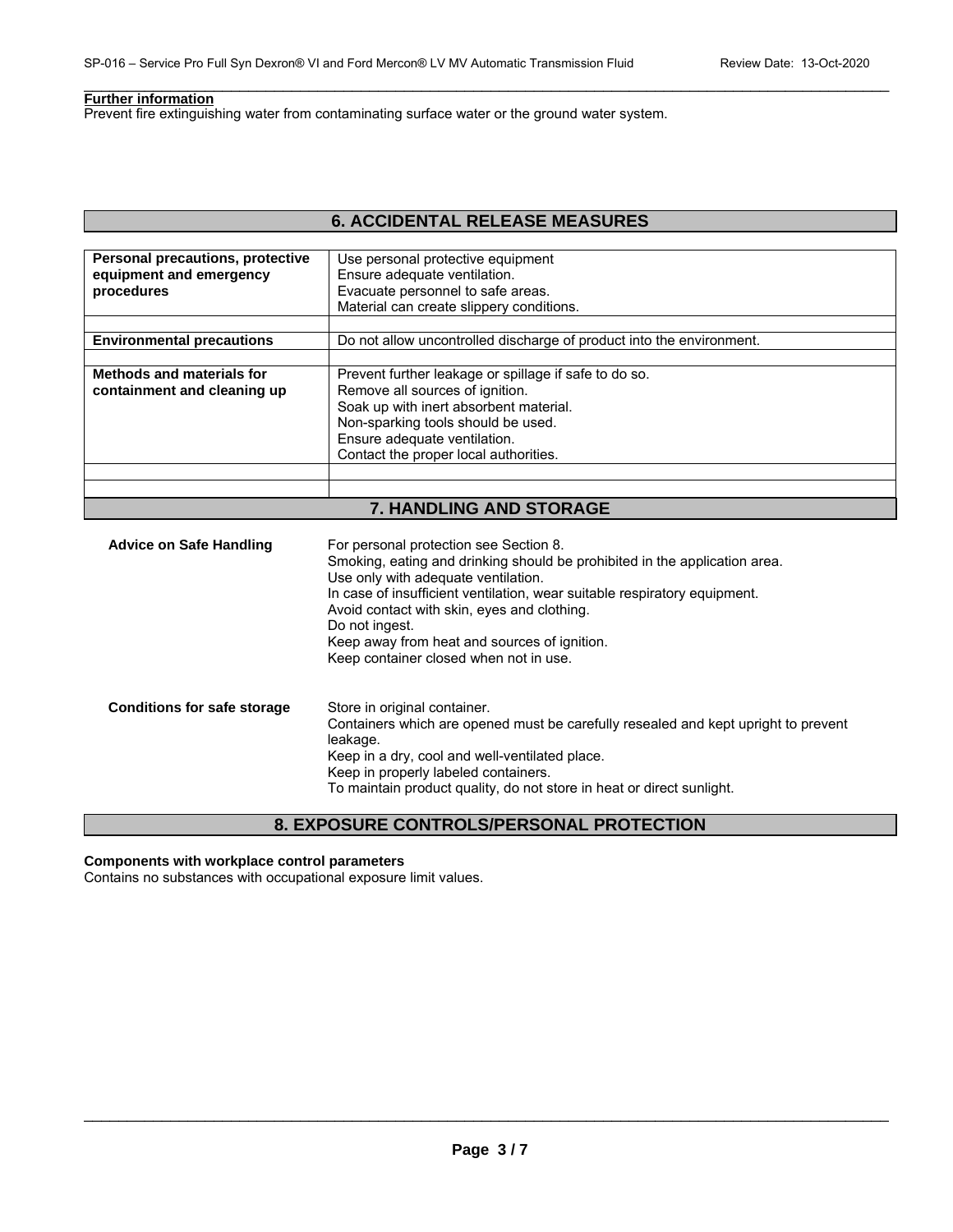| <b>Engineering measures:</b>  | No special ventilation requirements. Good general ventilation should be sufficient to                                                                                                         |  |
|-------------------------------|-----------------------------------------------------------------------------------------------------------------------------------------------------------------------------------------------|--|
|                               | control worker exposure to airborne contaminants.                                                                                                                                             |  |
|                               |                                                                                                                                                                                               |  |
| Personal protective equipment |                                                                                                                                                                                               |  |
| <b>Respiratory protection</b> | Use respiratory protection unless adequate local exhaust ventilation is provided or                                                                                                           |  |
|                               | exposure assessment demonstrates that exposures are within recommended exposure<br>guidelines.                                                                                                |  |
|                               | Respirator selection must be based on known or anticipated exposure levels, the hazards<br>of the product and the safe working limits of the selected respirator.                             |  |
|                               |                                                                                                                                                                                               |  |
| <b>Filter type:</b>           | Organic vapor filter.                                                                                                                                                                         |  |
|                               |                                                                                                                                                                                               |  |
| Hand protection material:     | Neoprene, nitrile, polyvinyl alcohol (PVA), Viton(R).                                                                                                                                         |  |
|                               |                                                                                                                                                                                               |  |
| <b>Remarks:</b>               | Chemical-resistant, impervious gloves complying with an approved standard should be<br>worn at all times when handling chemical products if a risk assessment indicates this is<br>necessary. |  |
|                               |                                                                                                                                                                                               |  |
| Eye protection:               | Wear a face-shield and protective suit for abnormal processing problems.                                                                                                                      |  |
|                               |                                                                                                                                                                                               |  |
| Skin and body protection:     | Choose body protection in relation to its type, to the concentration and amount of<br>dangerous substances, and to the specific work-place.                                                   |  |
|                               |                                                                                                                                                                                               |  |
| <b>Protective measures</b>    | Wash contaminated clothing before re-use.                                                                                                                                                     |  |
|                               | No special protective equipment required.                                                                                                                                                     |  |
|                               |                                                                                                                                                                                               |  |
| <b>Hygiene measures</b>       | Remove and wash contaminated clothing and gloves, including the inside, before re-use.                                                                                                        |  |
|                               | Wash face, hands and any exposed skin thoroughly after handling.                                                                                                                              |  |

# **9. PHYSICAL AND CHEMICAL PROPERTIES**

| Appearance                               | Viscous iquid                                                                                                     | Odor                       | Mild petroleum like |
|------------------------------------------|-------------------------------------------------------------------------------------------------------------------|----------------------------|---------------------|
| Color                                    | Red                                                                                                               | <b>Odor Threshold</b>      | No data available   |
| pH                                       | No data available                                                                                                 |                            |                     |
| Pour point                               | $-54^{\circ}$ C (-65 $^{\circ}$ F)                                                                                |                            |                     |
| <b>Boiling Point/Boiling Range</b>       | No data available                                                                                                 |                            |                     |
| <b>Flash Point</b>                       | 206 °C (403°F)                                                                                                    | Method: Cleveland Open Cup |                     |
| <b>Fire Point</b>                        | 230°C (446°F)                                                                                                     |                            |                     |
| <b>Auto-Ignition Temperature</b>         | No data available                                                                                                 |                            |                     |
| <b>Evaporation Rate</b>                  | No data available                                                                                                 |                            |                     |
| <b>Flammability</b>                      | Low fire hazard. This material must be                                                                            |                            |                     |
|                                          | heated before ignition will occur.                                                                                |                            |                     |
| <b>Upper Explosion Limit</b>             | No data available                                                                                                 |                            |                     |
| <b>Lower Explosion Limit</b>             | No data available                                                                                                 |                            |                     |
| Vapor pressure                           | No data available                                                                                                 |                            |                     |
| <b>Relative Vapor Density</b>            | No data available                                                                                                 |                            |                     |
| <b>Density</b>                           | $0.8476$ kg/l (15°C / 59°F)                                                                                       |                            |                     |
| Solubility(ies)                          |                                                                                                                   |                            |                     |
| <b>Water Solubility</b>                  | Insoluble                                                                                                         |                            |                     |
| <b>Partition Coefficient: n-octanol/</b> | No data available                                                                                                 |                            |                     |
| water                                    |                                                                                                                   |                            |                     |
| <b>Viscosity</b>                         |                                                                                                                   |                            |                     |
| <b>Kinematic Viscosity</b>               | 29.8 cSt (40°C / 104°F)                                                                                           |                            |                     |
|                                          | 6.0 cSt $(100^{\circ}C / 212^{\circ}F)$                                                                           |                            |                     |
| <b>Explosive Properties</b>              | Do not pressurize, cut, weld, braze, solder, drill, grind or expose containers to heat or<br>sources of ignition. |                            |                     |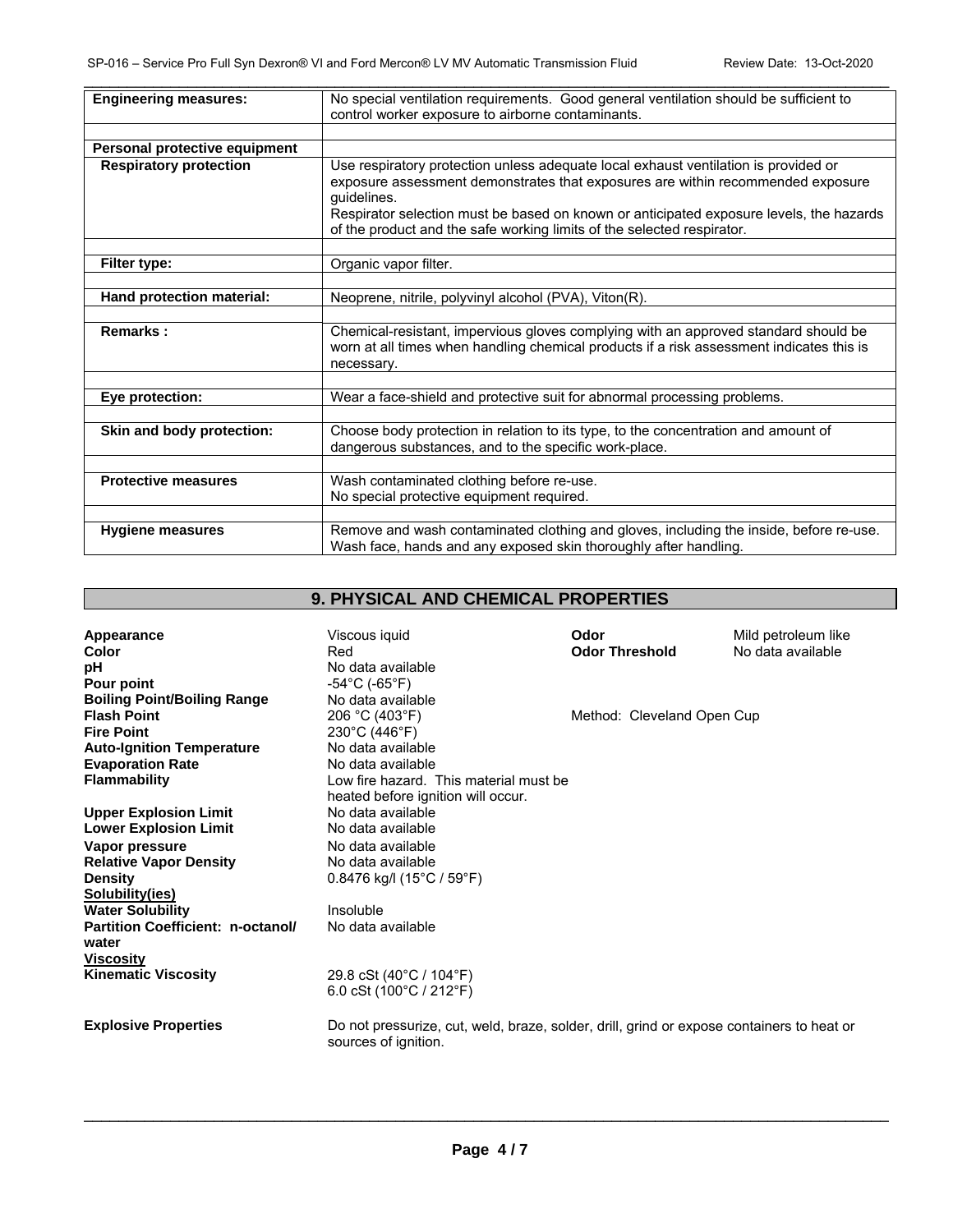# **10. STABILITY AND REACTIVITY Possibility of hazardous reactions** | Hazardous polymerization does not occur. Stable under normal condition.<br>
Conditions to avoid **Nota** No data available **Conditions to avoid<br>Incompatible materials** Reactive with oxidizing agents, reducing agents and acids. **Hazardous decomposition products**  May release COx, smoke and irritating vapors when heated to decomposition. **11. TOXICOLOGICAL INFORMATION** Eye contact Ingestion Inhalation Skin contact **Acute toxicity Product Acute oral toxicity Remarks: No data available Acute inhalation toxicity** Remarks: no data available **Acute dermal toxicity** | Remarks: no data available **Components: Lubricating oils (petroleum), C15-30, hydrotreated neutral oil-based: Acute oral toxicity** <br> **Acute inhalation toxicity** LC50 (Rat): > 5.2 mg/l **Acute inhalation toxicity** Exposure time: 4 h Test atmosphere: dust/mist  **Acute dermal toxicity** LD (Rabbit): > 2,000 mg/kg **Skin corrosion / irritation Product Remarks** No data available **Serious eye damage / eye irritation Product:** Remarks: No data available **Respiratory or skin sensitization**  Result No data available **Germ cell mutagenicity**  Result: No data available **Carcinogenicity** Result: No data available **Reproductive toxicity**  Result: No data available **STOT – single exposure**  Result: No data available **STOT – repeated exposure**  Result: No data available

\_\_\_\_\_\_\_\_\_\_\_\_\_\_\_\_\_\_\_\_\_\_\_\_\_\_\_\_\_\_\_\_\_\_\_\_\_\_\_\_\_\_\_\_\_\_\_\_\_\_\_\_\_\_\_\_\_\_\_\_\_\_\_\_\_\_\_\_\_\_\_\_\_\_\_\_\_\_\_\_\_\_\_\_\_\_\_\_\_\_\_\_\_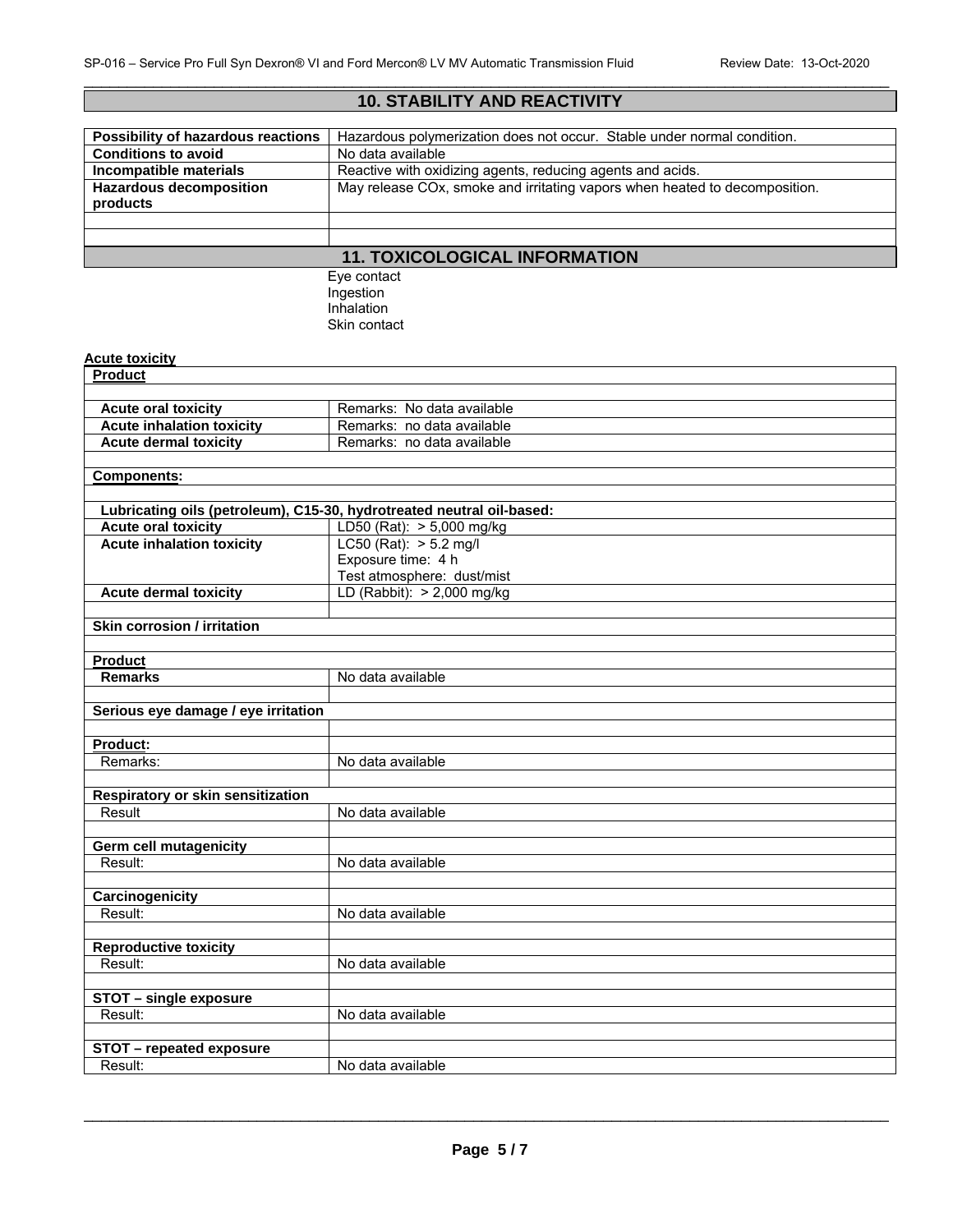# **12. ECOLOGICAL INFORMATION**

\_\_\_\_\_\_\_\_\_\_\_\_\_\_\_\_\_\_\_\_\_\_\_\_\_\_\_\_\_\_\_\_\_\_\_\_\_\_\_\_\_\_\_\_\_\_\_\_\_\_\_\_\_\_\_\_\_\_\_\_\_\_\_\_\_\_\_\_\_\_\_\_\_\_\_\_\_\_\_\_\_\_\_\_\_\_\_\_\_\_\_\_\_

### **Ecotoxicity**

| <b>Product:</b>                                        |                            |
|--------------------------------------------------------|----------------------------|
| <b>Toxicity to fish</b>                                | Remarks: No data available |
|                                                        |                            |
| Toxicity to daphnia and other<br>aquatic invertebrates | Remarks: No data available |
|                                                        |                            |
| <b>Toxicity to algae</b>                               | Remarks: No data available |
|                                                        |                            |
| <b>Toxicity to bacteria</b>                            | Remarks: No data available |
|                                                        |                            |
| Persistance and degradability                          |                            |
|                                                        |                            |
| <b>Product:</b>                                        |                            |
| <b>Biodegradability</b>                                | Remarks: No data available |
|                                                        |                            |
| <b>Bioaccumulative potential</b>                       | No data available          |
|                                                        |                            |
| <b>Mobility in soil</b>                                | No data available          |
|                                                        |                            |
| Other adverse effects                                  | No data available          |

### **13. DISPOSAL CONSIDERATIONS**

| <b>Disposal methods</b> |                                                                                                                                                                                                                                                                                                                                                                                                                                                                                            |
|-------------------------|--------------------------------------------------------------------------------------------------------------------------------------------------------------------------------------------------------------------------------------------------------------------------------------------------------------------------------------------------------------------------------------------------------------------------------------------------------------------------------------------|
| Waste from residues     | The product should not be allowed to enter drains, water courses or the soil.<br>Offer surplus and non-recyclable solutions to a licensed disposal company.<br>Waste must be classified and labeled prior to recycling or disposal.<br>Send to a licensed waste management company.<br>Dispose of as hazardous waste in compliance with local and national regulations.<br>Dispose of product residue in accordance with the instructions of the person responsible<br>for waste disposal. |
|                         |                                                                                                                                                                                                                                                                                                                                                                                                                                                                                            |
|                         |                                                                                                                                                                                                                                                                                                                                                                                                                                                                                            |
|                         | $\blacksquare$                                                                                                                                                                                                                                                                                                                                                                                                                                                                             |

### **14. TRANSPORT INFORMATION**

### **International Regulation**

Not regulated as a dangerous good Not regulated as a dangerous good

**Transport in bulk according to Annex II of MARPOL 73/78 and the IBC Code** 

Not regulated as a dangerous good Not regulated as a dangerous good

Not applicable

### **15. REGULATORY INFORMATION**

**OSHA Hazards** No OSHA Hazards